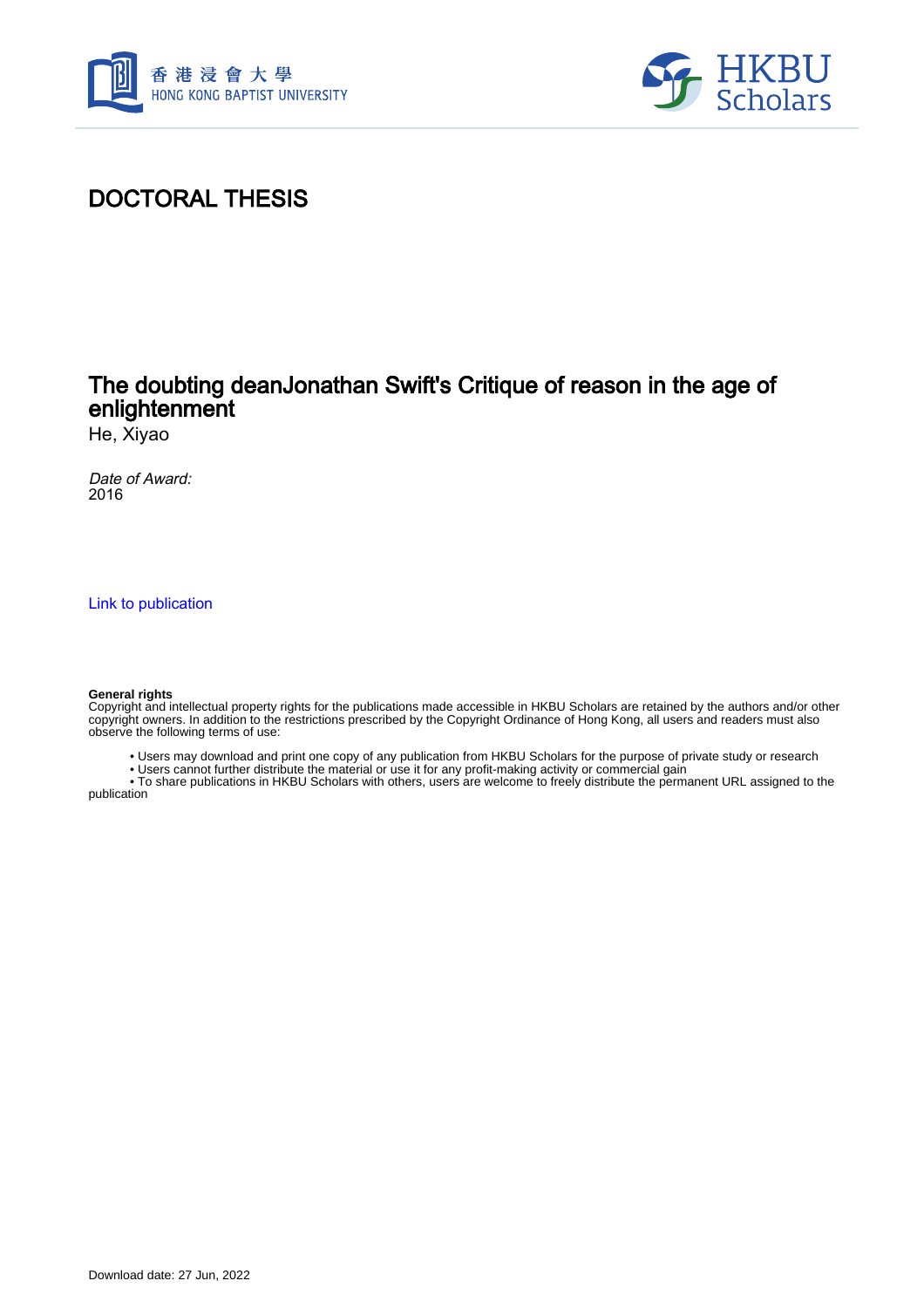### **Abstract**

By drawing on the two waves of critique of the Enlightenment and its version of reason—one after the French Revolution and the other after WWII—this research pushes the timeline to an even earlier point and tries to study the critique of the Enlightenment and its version of reason within the Enlightenment itself. In doing so it chooses the English/Irish writer Jonathan Swift for case study, because in his works he repeatedly levels scathing criticisms of his age and the reason upheld by many of his contemporaries.

In his critique of the Enlightenment and its version of reason Swift appeals to a long tradition in Western intellectual history which regards human reason as twofold: a discursive part which proceeds in a step-by-step manner, through analysis, calculation, and demonstration; and an intuitive part which reaches the conclusion directly, immediately, and with much certainty. The Enlightenment, however, breaks the balance between the two by promoting discursive reason and eliminating intuitive reason. As a result, discursive reason is easily instrumentalized without the check of intuitive reason, which is thrown into oblivion.

Swift's critique is essentially a protest against this trend that was going on at his time. In contrast to it, he denounces discursive reason while champions intuitive reason. In his critique, the main target is discursive reason, and it necessarily also involves the most representative embodiment of discursive reason that was prospering at the time, namely, natural science. The critique of discursive reason and of science is made partly by relying on intuitive reason, which makes it, in a sense, also reason's critique of itself.

Of course, Swift does not regard human reason, either intuitive or discursive, as the panacea for human beings. As a priest of the Anglican Church, he thinks reason should always be subordinate to faith—in other words, reason is limited. But perhaps ironically, in his emphasis on the limit of reason and the consequent need for faith as embodied and ensured in an authoritative institution, Swift reveals his own bigotry, intolerance and authoritarianism, which shows how he was historically and ideologically limited.

Despite his historical and ideological limit, Swift's critique of reason is still of relevance and value to us today. As a Counter-Enlightenment thinker within the Enlightenment, he exposes for us another aspect of reason which is usually ignored today, and consequently helps to deepen our understanding not only of the Enlightenment, but also of enlightenment itself and the contemporary world we are still living in.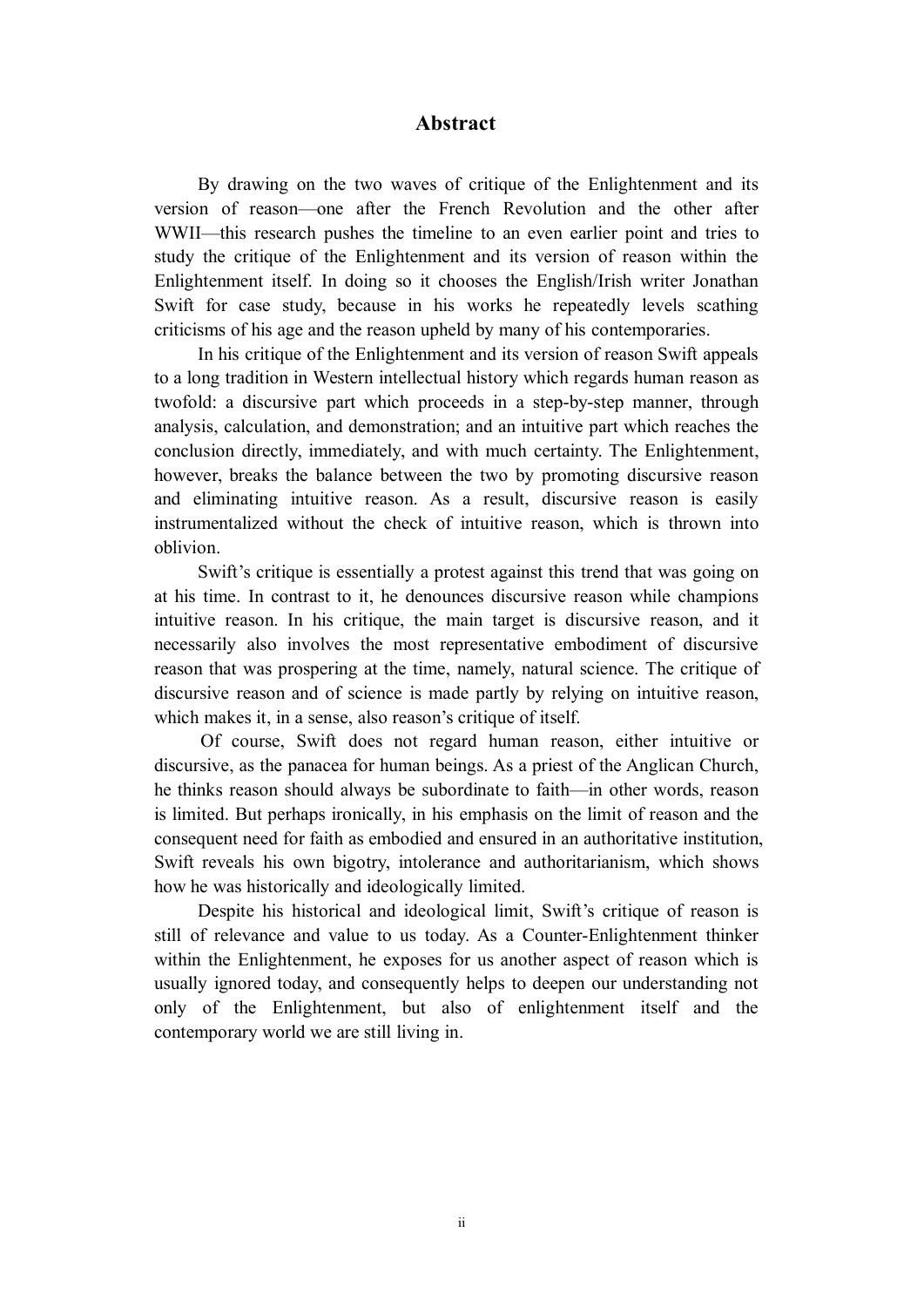## **Table of Contents**

| <b>Chapter One</b>                                                    |  |
|-----------------------------------------------------------------------|--|
|                                                                       |  |
|                                                                       |  |
|                                                                       |  |
|                                                                       |  |
|                                                                       |  |
|                                                                       |  |
|                                                                       |  |
| <b>Chapter Two</b>                                                    |  |
|                                                                       |  |
|                                                                       |  |
|                                                                       |  |
|                                                                       |  |
|                                                                       |  |
|                                                                       |  |
|                                                                       |  |
|                                                                       |  |
|                                                                       |  |
|                                                                       |  |
|                                                                       |  |
| <b>Chapter Three</b>                                                  |  |
|                                                                       |  |
|                                                                       |  |
|                                                                       |  |
|                                                                       |  |
|                                                                       |  |
|                                                                       |  |
|                                                                       |  |
|                                                                       |  |
| 3.3.1 Descartes on Intuition as Proceeding from the Light of Reason55 |  |
|                                                                       |  |